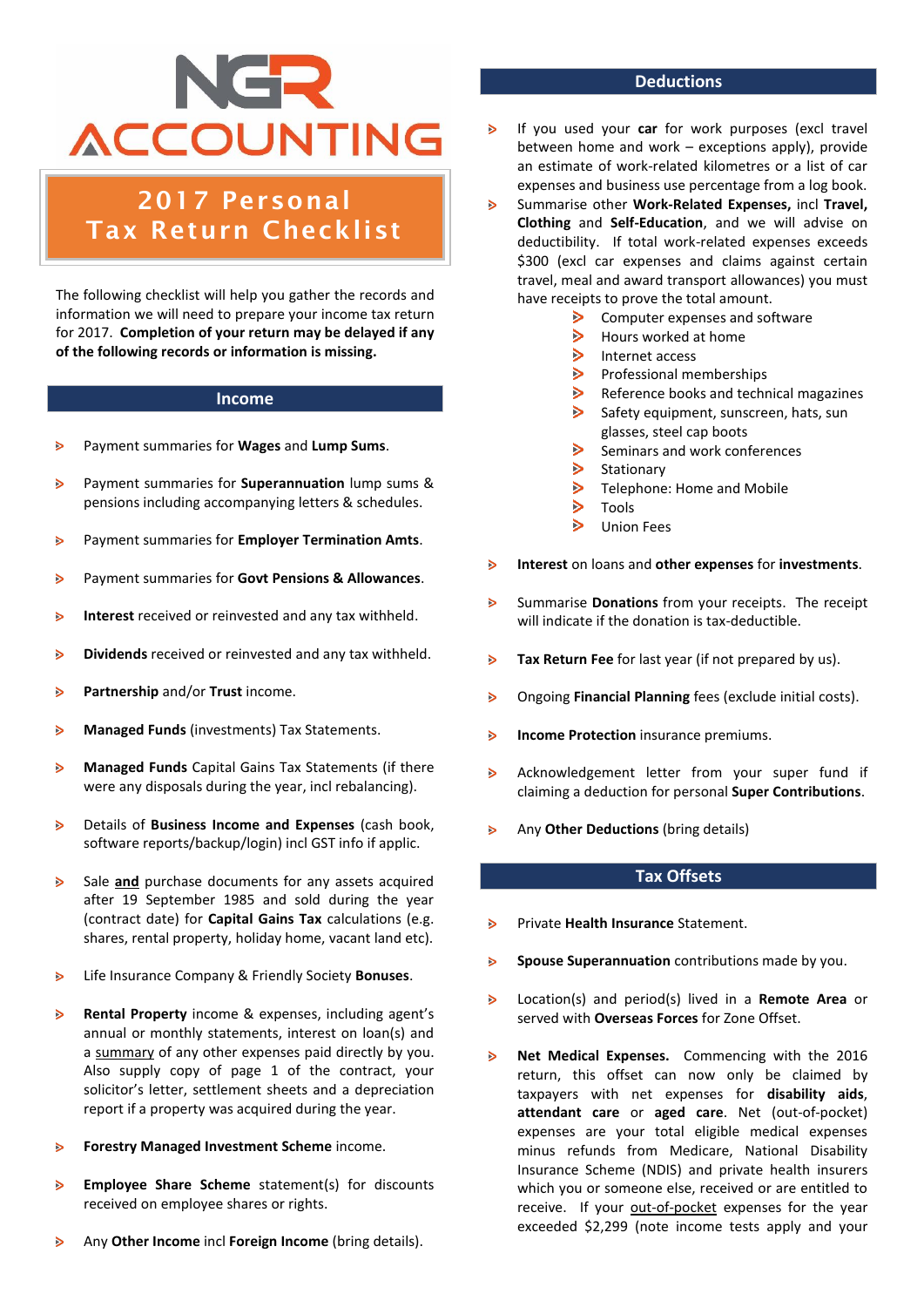threshold may be \$5,423), please provide details of those expenses.

#### **Other Information**

- Statements for **Govt Loans** (HELP, SSL,TSL & SFSS).  $\ddot{\phantom{1}}$
- **PAYG Income Tax Instalments** paid. è
- The amounts of any **Tax-free Government Pensions**  $\triangleright$ received & any **Child Support Payments** made by you.
- Copy of your **Spouse's Return** (if not being prepared by  $\triangleright$ us) or income details if return not lodged/not required.
- Copy of your **Return for the Previous Financial Year** (if  $\triangleright$ not prepared by us).
- $\triangleright$ Your **Bank Account Details** (BSB, Acct No, Acct Name). **Please note,** the ATO no longer issue refund cheques.

#### **Client Notes**

#### **Contact Us**

**Office address: Level 1, 305-307 Kingsway CARINGBAH NSW 2229**

**Mobile: 0415 645 878**

**Phone: 02 9011 6669**

**Email: [nathan@ngraccounting.com.au](mailto:nathan@ngraccounting.com.au)**

**Web: [www.ngraccounting.com.au](http://www.ngraccounting.com.au/)**



# **Connect with us Linked in**

#### **NGR Accounting is Registered and Members of**



Tax agent 24753409